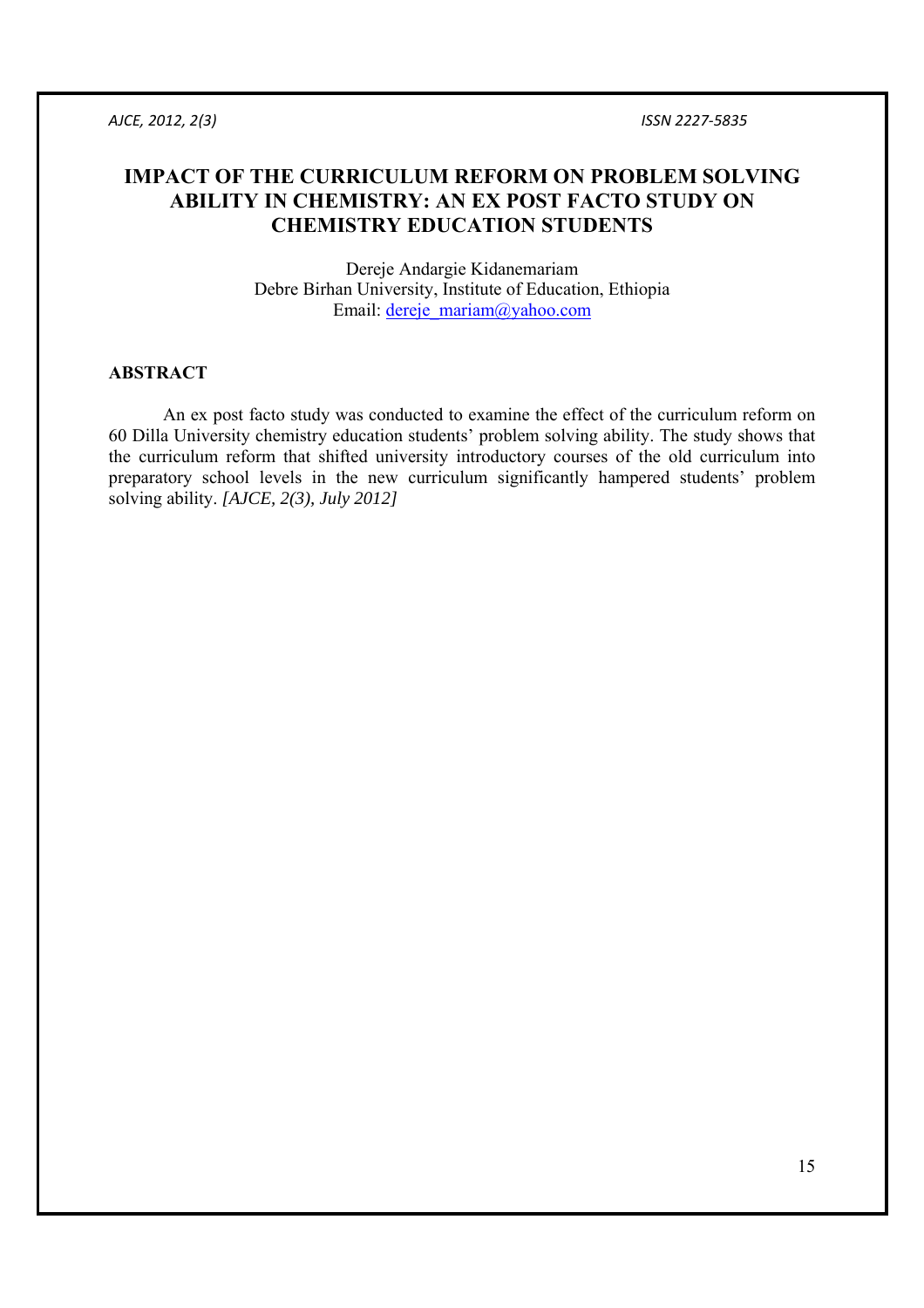### **INTRODUCTION**

 In dealing with the issue of problem solving orientation in chemistry education, we may need to first consider the larger question why we teach chemistry? There is a relationship between chemistry and everyday life. However, students' at all educational levels make little connection between chemistry that happens in the classroom and that happens outside of classrooms. Students perceive each chemistry topic or intellectual knowledge as a separate entity, which is detached from the physical world. However, intellectual knowledge is not separate from the physical world; rather it is symbolic and abstract representation of the physical world (1).

 According to Krulik and Rudnick (2) the gap between chemistry classrooms and the outside world can be narrowed down by giving an emphasis on development of problem solving in chemistry and setting up a positive mood in the classroom. Likewise Soden (3, p.133) claims that "learning is problem solving". Therefore, teaching problem solving is teaching people how to learn, so is problem solving in chemistry education.

 Kalbag (4) states that problem solving orientation in chemistry education has an importance in that problem solving converts information into knowledge. Kalbag further states that problem solving always produces a knowledge that is much more active and usable than information acquired in other ways (4). This can help not only to solve professional or life problems, but also to learn and convert information stored in memories into usable knowledge structures. And hence, problem solving orientation in chemistry education needs a critical concern at least at the higher education levels.

 In 1994 the Federal Democratic Republic Government of Ethiopia has introduced a new Education and Training Policy which states that the objective of higher education is to produce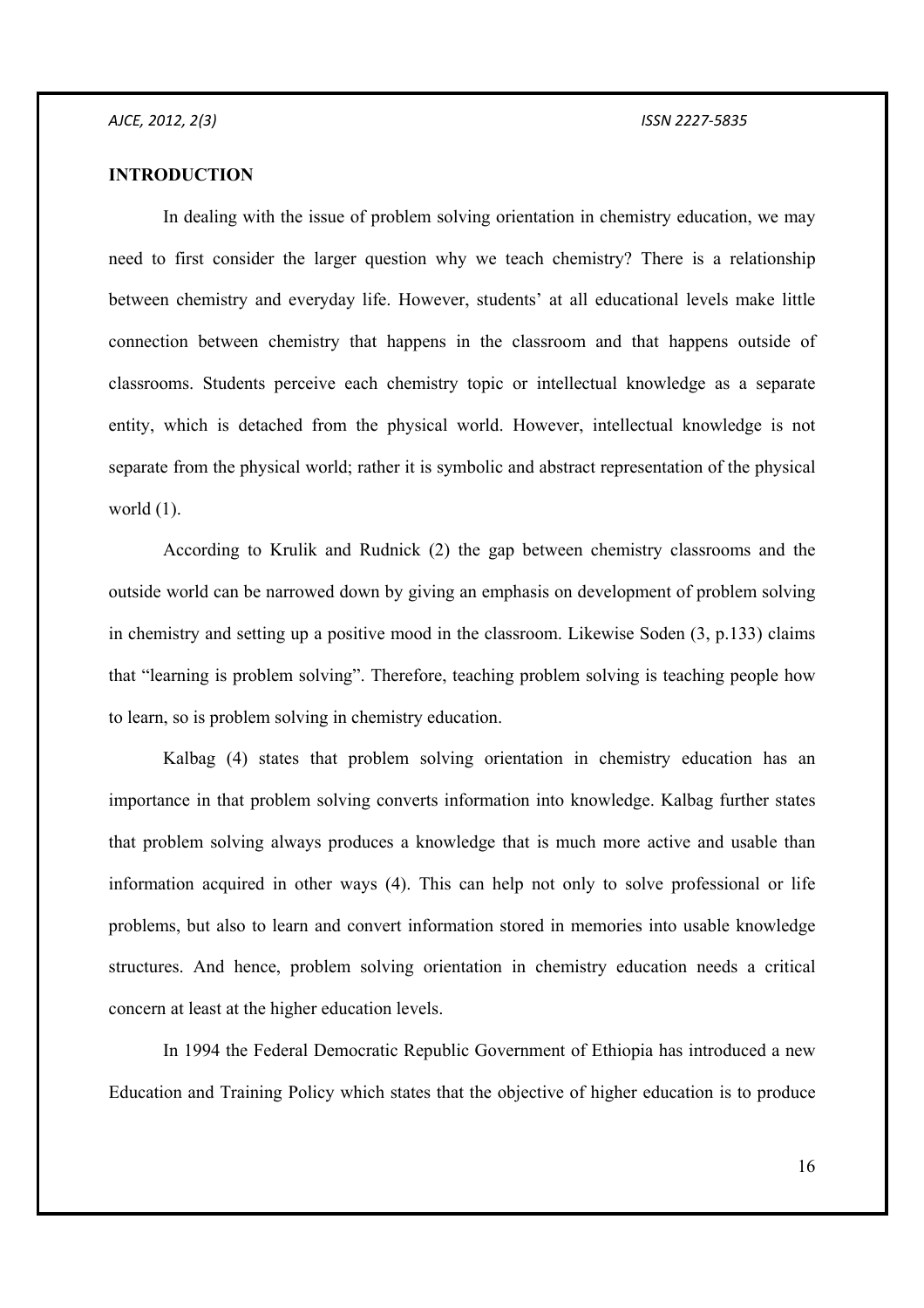problem solving professionals in their field of studies (5). More importantly, development of problem solving skills of teachers through a learner-centered approach and curriculum that integrates content and methodology has been the objective of teacher education (6). Following the new education and training policy the higher education curriculum has been reformed.

 As a result of the curriculum reform the first year university introductory (general) courses of the old curriculum has been moved into preparatory schools. Consequently in the new curriculum, the first year university introductory courses of the old curriculum are taught to students within their two years stay in the preparatory schools (grades 11 and 12). Hence, the two year study in the preparatory schools is presumed to be equivalent with a one year study or the first year university courses of the old curriculum.

 Upon completion of the first year introductory courses at preparatory schools (grade 12), students who scored the minimum pass mark (as decided by the Ministry of Education) are directly admitted to universities in different departments. Hence the study has been designed to investigate the impact of the new curriculum on students' chemical problem solving ability compare with the impact of old curriculum. The study was conducted while the old and the new curriculum were run in parallel.

### **THEORETICAL FRAMEWORK**

### **Variables which determine problem solving ability**

Frazer and Casey in Kornhouser (7) define problem solving in chemistry: as the result of application of knowledge and procedures to problem situations. And they propose four stages, such as definition of the problem, selection of appropriate information, combining the separate pieces of information and evaluation of the solution. Kornhouser (7) remarks that the best chance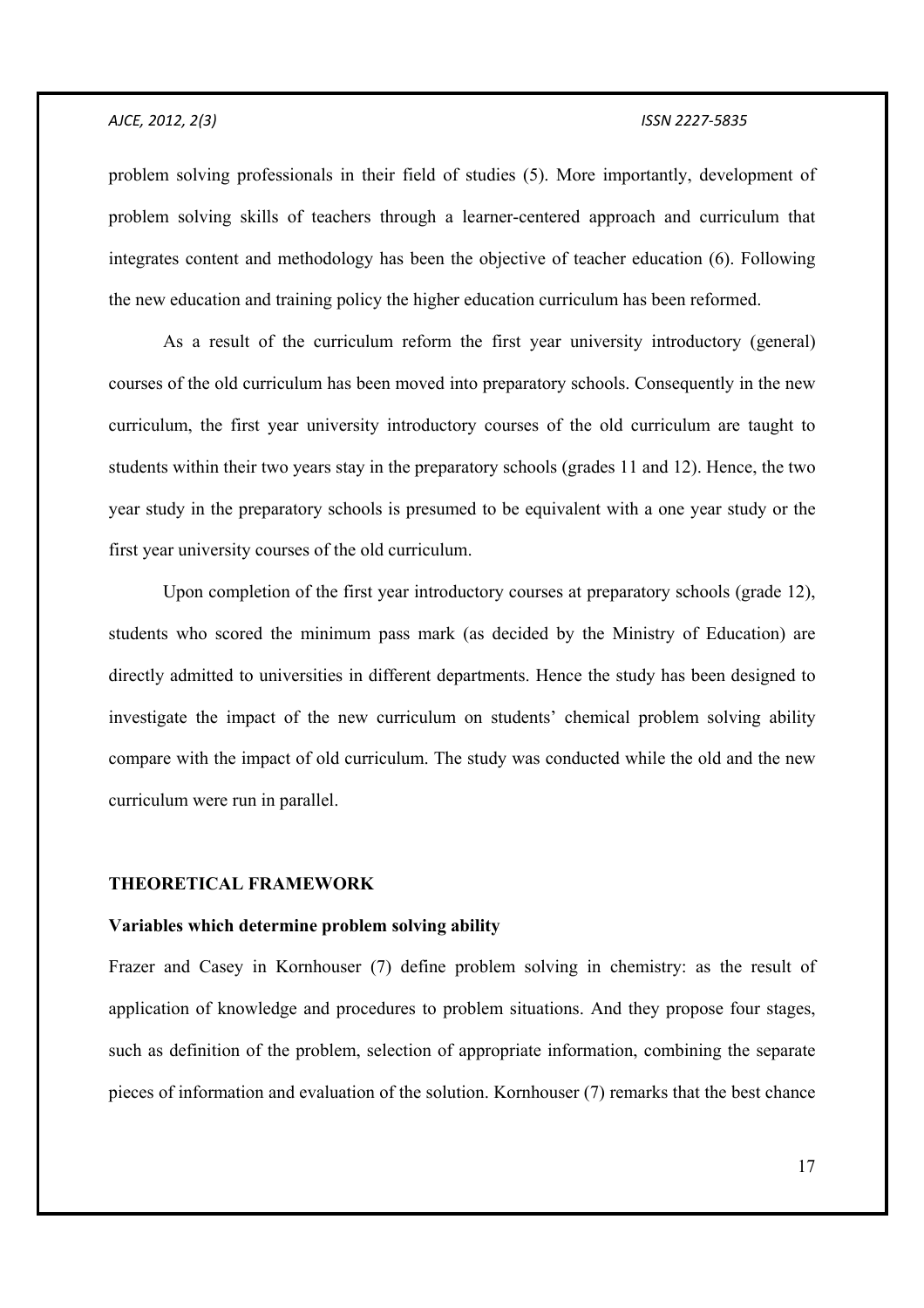for success in chemical problem-solving rests on the combination of strong background knowledge of chemistry, good knowledge of problem solving strategies and tactics, and confidences. Similarly, many academics note that in any educational context and in life in general problem solving process is the interaction of factual knowledge, cognitive and metacognitive strategies, experiences, belief systems and social factors (8). Therefore, problem solvers need to posses well coordinated cognitive components of the three critical cognitive components of problem solving process: knowledge structure, cognitive functioning and belief system towards the task (9).

### **Chemical knowledge structure**

 Knowledge is one of our cognitive constructs that are necessary to consciously identify and solve problems. For instance chemistry problem solvers need to have chemistry knowledge. Many psychologists and researchers, working in problem solving, argue that problems never been solved in vacuum. Hence the problem solver should possess a background knowledge related to the problem at hand.

 Academics such as Taconis, Ferguson-Hessler and Brockkp (10); Soden (11); Borich, McCormick, Tombari, and Pressley ([12]; and Bunce and Gabel (13) note that knowledge structure is a basic and a core components of problem solving that problem solver should posses to tackle problems in any professional area of life in general. Borich, McCormick, Tombari, and Pressley (12) assume that knowledge is a determinant of performance. They added that those who posses domain specific knowledge processes information efficiently than domain novices. Similarly Simon and Hayes in Bunce and Gable (13) remark that if one wants to solve a problem, there is no substitute for having prerequisite knowledge.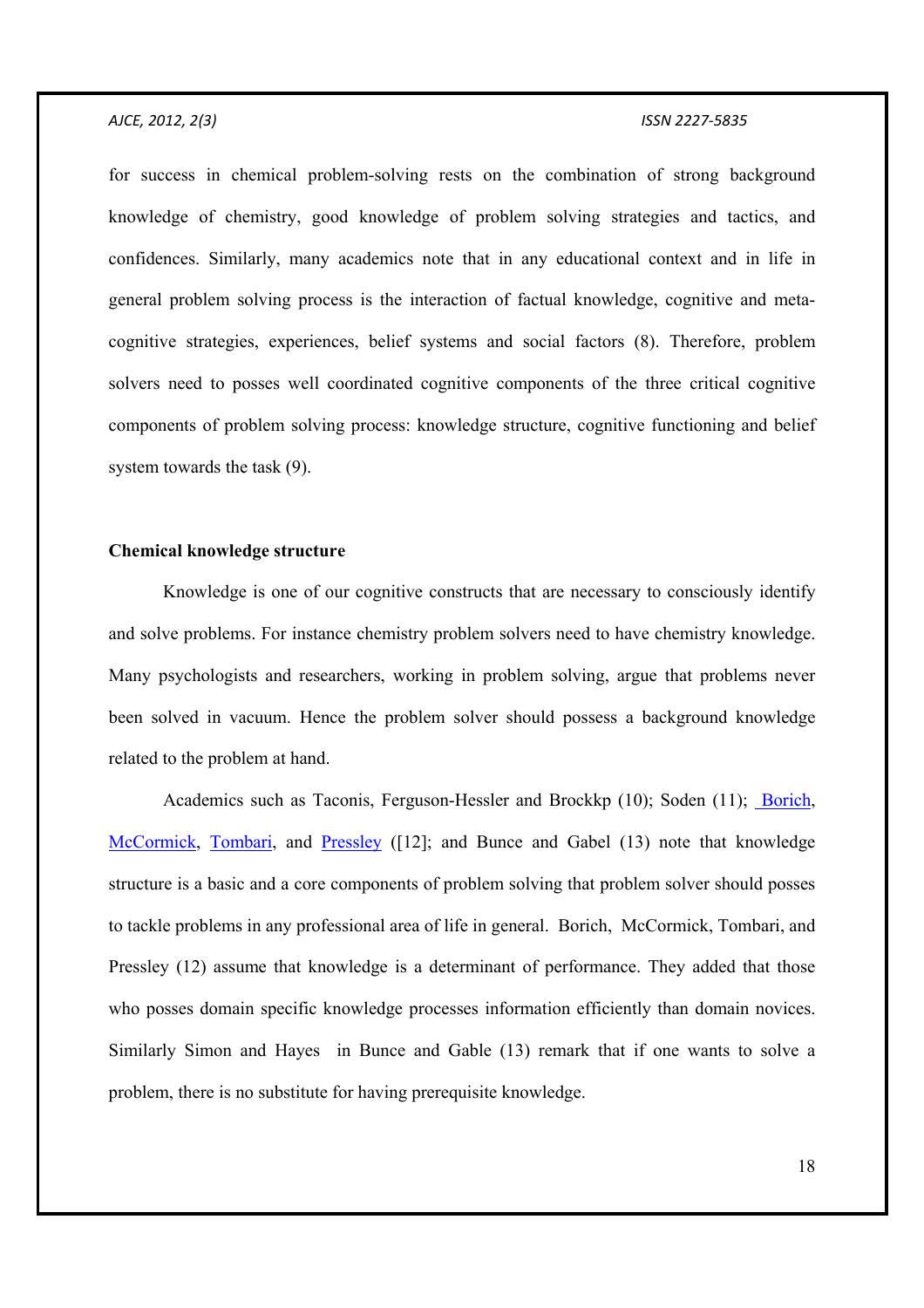Studies conducted on college chemistry students show that using conceptual understanding is necessary for problem solving, and show that problem solvers based on conceptual understanding performs twice than algorithmic (traditional) problem solvers (13). For instance, Gabel and Bunce from their study on chemistry students' remark that in order to solve a chemistry problem in an acceptable manner, the problem solver must have both scientific and procedural knowledge. In this connection Taconis, Ferguson-Hessler and Brockkp presented a model (see figure 1 below.) that shows the basic role of scientific and procedural (skill) knowledge on learning cognitive tasks or problem solving in science (10). In sum, what studies on problem solving show is that, well grounded knowledge structure is a basic component of successful problem solving.



Figure 1. Basic view on learning to perform a cognitive task (10)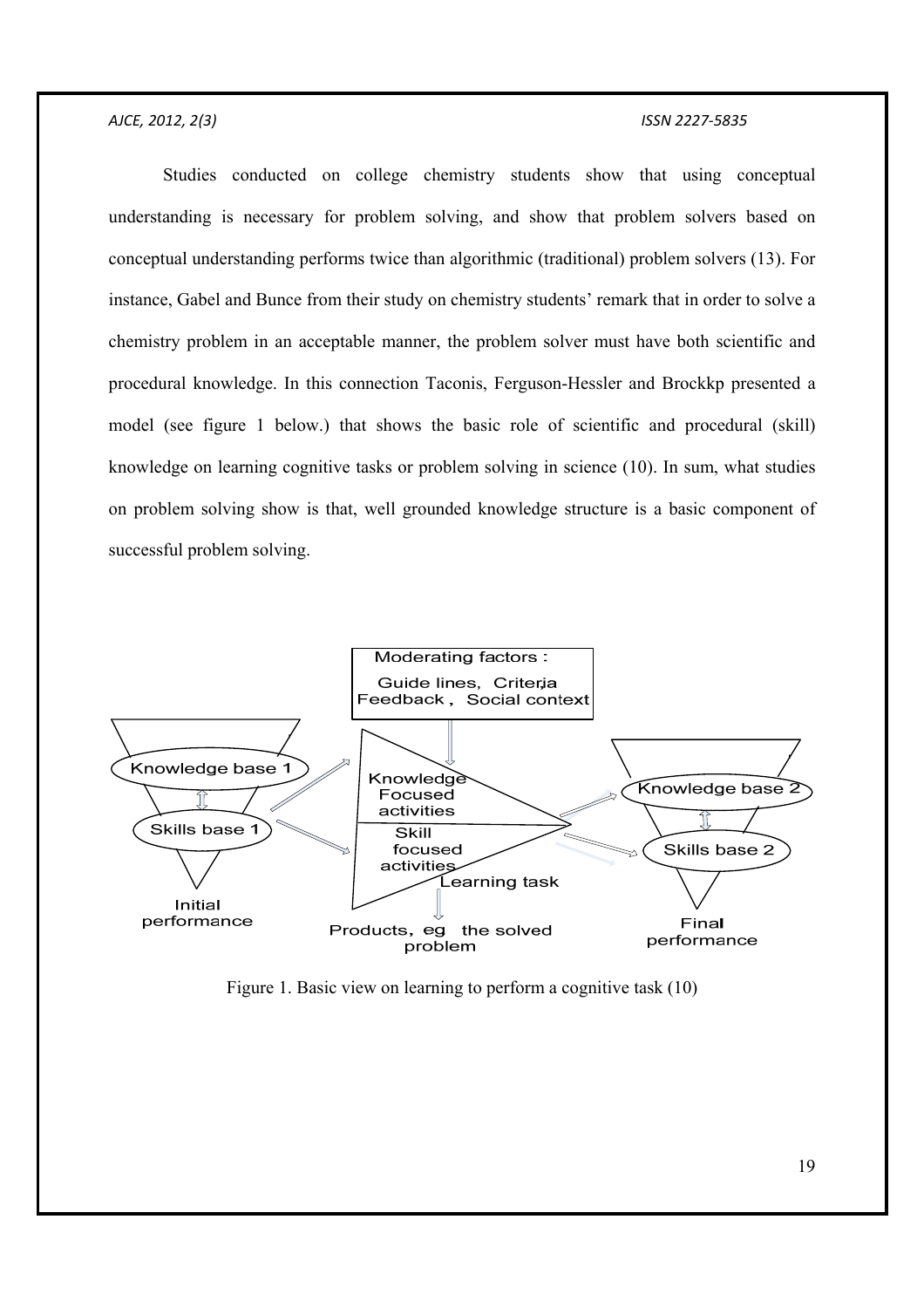In light of this model (fig. 1), the moderating factors (or independent variables) and final performance (or dependent variables) of this study were:

1. Students origin and year level (i.e. independent variables), and

2. Students' problem solving ability (i.e. dependent variables).

 Here students' origin refers to preparatory and freshman origin. Preparatory origin students' are those who attended university introductory courses in preparatory schools, but those who attended their introductory courses in Dilla University are freshman origin students.

 Thus this study has been designed to determine the impact of origin and year level on problem solving ability of chemistry education students.

### **Knowledge structure of successful vs. unsuccessful problem solvers**

 Knowledge structure of successful problem solvers should be organized in terms of concepts, principles, rules, conditions and procedures Gable and Bunce (13) and Sugrue (9). Gable and Bunce , and Sugrue state that, if the knowledge structure of good problem solvers is well integrated, the triggering of one of the nodes (concepts) of the structure will activate the whole knowledge structure and hence process of accommodation will come into action. However, the knowledge structure of poor problem solvers is deemed to be fragmented and unconnected (9).

### **Assessment of knowledge structure**

 While we are talking about knowledge structure, it is about a way how domain specific knowledge structure is composed from facts, concepts and principles interlinked (chunked) into a usable forms of knowledge organization, eg knowledge structure about thermodynamics. Therefore assessment of knowledge structure involves the assessment of concepts, principles, and their interrelations, how concepts are linked to conditions and procedures (9).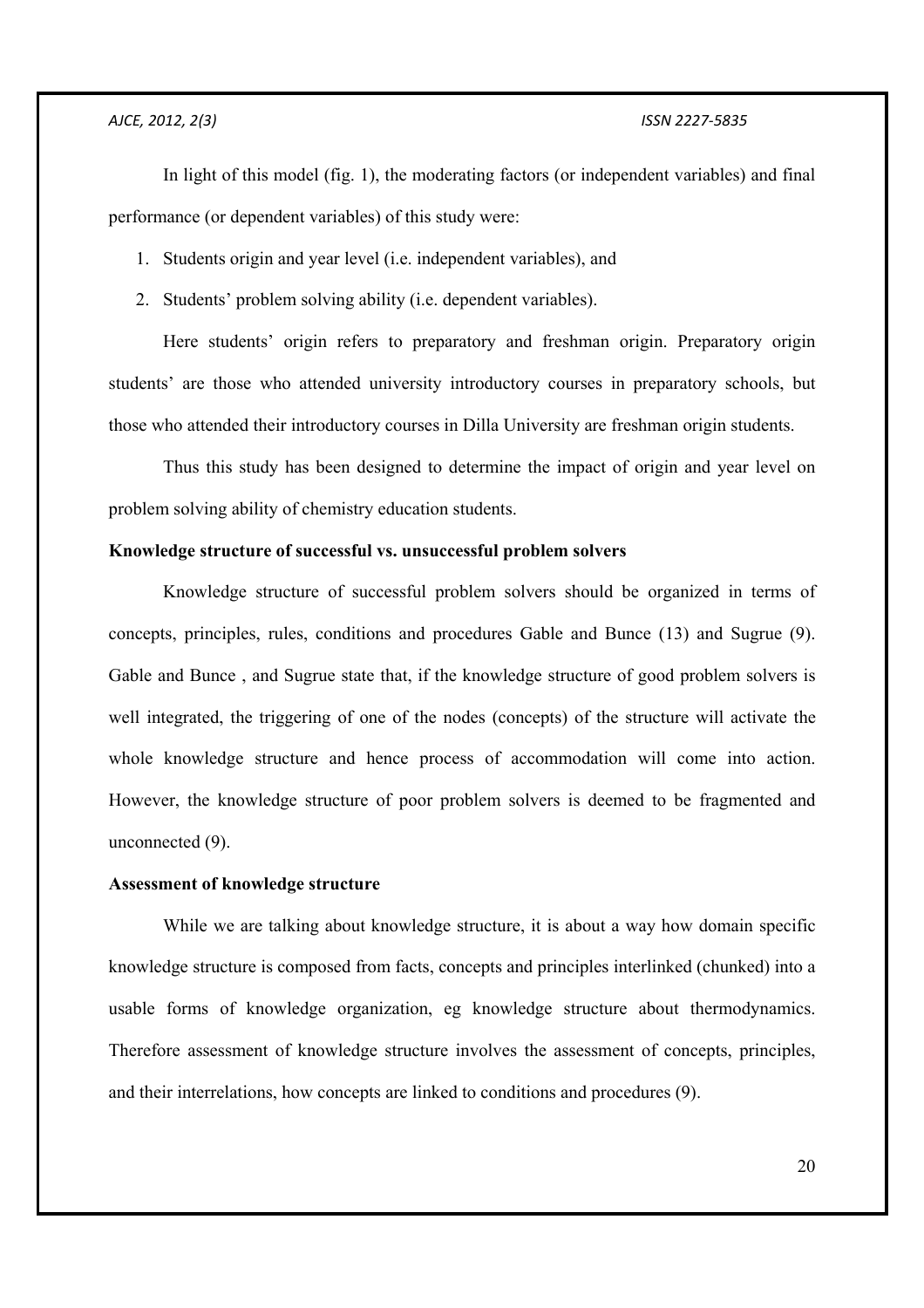### **RESEARCH OBJECTIVES AND QUESTIONS**

The study has the following objectives:

- 1. Comparing problem solving ability of Chemistry Education students with reference to year level.
- 2. Comparing problem solving ability of chemistry education students with reference to their origin, i.e.
	- a) Students who took their introductory courses in university (freshman origin students) with
	- b) Students who took their introductory courses in preparatory schools (preparatory origin students).

The main research questions are:

- 1. Does the curriculum reform that moved an introductory university courses from university to preparatory schools have an impact on chemistry education students' problem solving performance in chemistry?
- 2. Does student's year level have an impact on chemistry education students' problem solving performance in chemistry?
- 3. Does the curriculum reform that moved an introductory university courses from university to preparatory schools have an impact on chemistry education students' problem specific and easily accessible knowledge structure?
- 4. Does student's year level have an impact on chemistry education students' problem specific and easily accessible knowledge structure?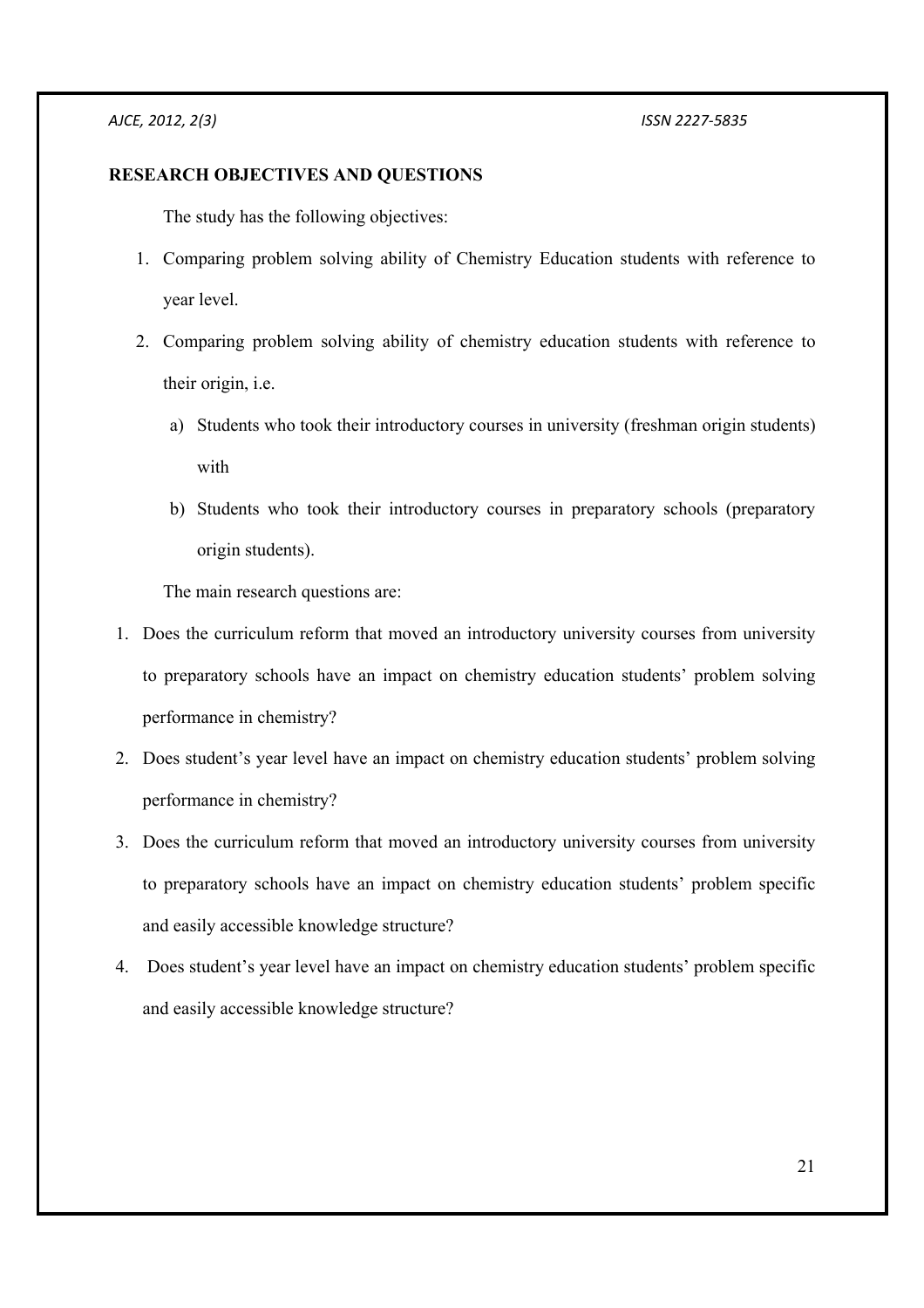### **RESEARCH METHODOLOGY**

 The study applied the proactive ex post facto research design. This design is selected for students' origin and year level are variables which cannot be manipulated. As a result the three groups of subjects were selected based on the preexisting independent variables: 1) origin: freshman origin and preparatory origin students, and 2) year level: third and fourth year students.

 The population of the study was composed of groups of 46 third year freshman origin, 36 third preparatory origin, and 42 fourth year freshman origin chemistry education students of Dilla University. The freshman origin groups of students stands for the old curriculum students who attended their freshman courses in the colleges/or Universities. However third year preparatory origin students stands for the new curriculum students who attended their freshman/introductory chemistry courses in their two years stay at different preparatory schools.

 For ease of analysis, preparatory origin group of students were grouped and recognized as a third year level students by counting their two years stay at preparatory schools as equivalent to one year stay at university and their two year study in the university. While this study was conducted both the third year preparatory and freshman origin students were at the same year level and attending the same chemistry courses.

 By disproportionate stratified random sampling technique 60 subjects were selected from each stratum. That is 56 % (N=20) third year preparatory origin students, 43 % (N=20) third year freshman origin students and 48% (N=20) fourth year freshman origin students. From the total of four female students: two from third year and two from fourth year female students, three of them participated by their consent.

 The purpose of this study was to explore if there is a problem solving ability difference among chemistry education students due to student year level and origin. As problem solving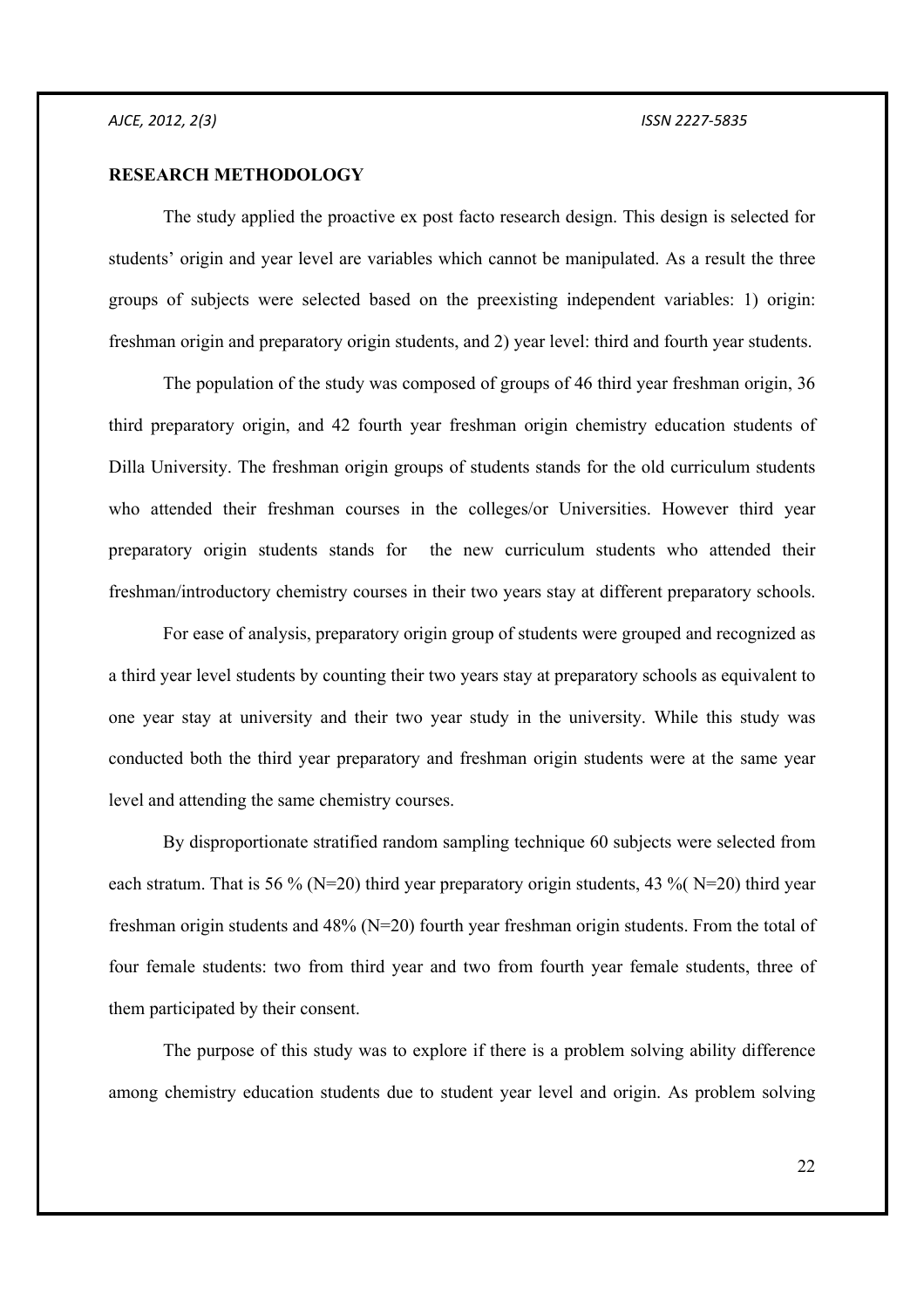behavior is related to self efficacy beliefs and knowledge structure, two different corresponding instruments were designed to measure these variables.

 This study used chemistry tasks to measure accessible and problem specific knowledge structure and problem solving behavior of students. According to Myer in Kirkley (14) problem solving is cognitive but it can be inferred from behavior and its result that lead to a solution. For instance knowledge is stored in mind in several forms: words and pictures for example. Moreover, Leithwood, Steinback, and Raum (15) discuss that knowledge goes beyond purely cognitive content implied by the term. This implicitly infers that knowledge structure and problem solving performance can be implied when the solver is working on tasks.

 The tasks designed to illicit chemical knowledge structure and problem solving performance of students is closely related to everyday life and include one algorithmic and five conceptual problems (Appendix). The tasks were designed from topics in the introductory courses selected by the following criteria:

- a. The topics are taught for target groups (i.e. third and fourth year chemistry education students).
- b. Common topic to the target group and are identified by mastery objectives to be achieved
- c. The topics are more closely related to every day life.

 Moreover, each of the problems was designed to exhibit problem solving behavior and elicits propositional and procedural knowledge required in solving the problems.

 Initially four algorithmic and seven conceptual problems were designed. Then the problems have been evaluated by chemistry lecturers and master students using the following criteria: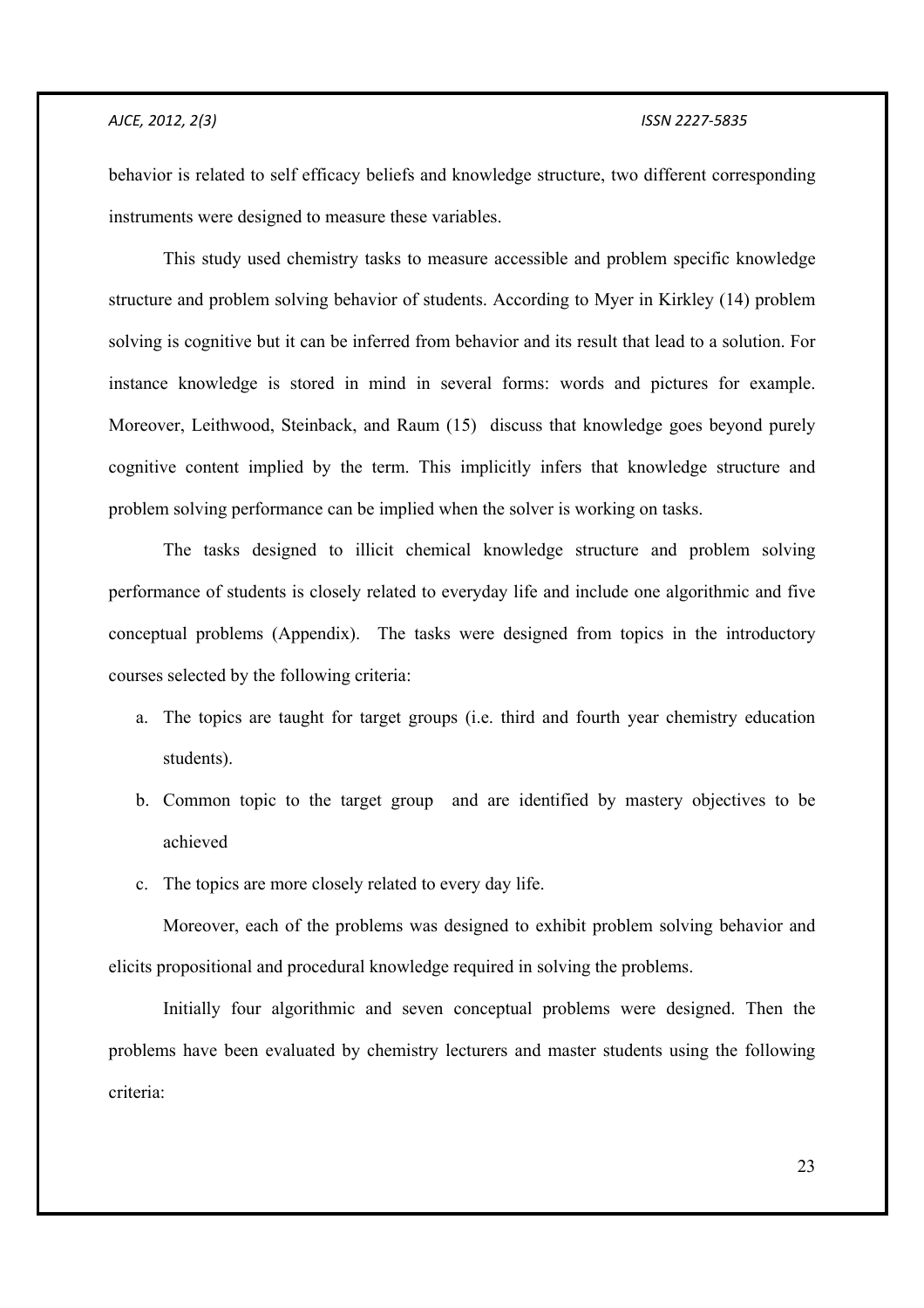- a. Stated in clear and simple languages
- b. Authentic and practically important and application problems
- c. Appealing to all three groups of students
- d. Solvable using a variety of solution strategies; and
- e. The difficulty of the problems in terms of the number of principles required to solve

 And then based on the comments received from one analytical and one inorganic chemistry lecturers of Dilla University, and one analytical and one environmental chemistry master students of Addis Ababa University the instruments were revised and reduced in to six. The tasks/problems were integrated with instructions that demand students to set goals before engaging in solution process, to write the conditions (givens), constraints in solving and then to write every step that the solver used to solve each problem. Finally the six problems which met the criteria were administered. In addition to the instructions provided in print form, verbal instructions were given on how to work on each problem.

 The numerical data collected on problem specific and easily accessible knowledge structure (ASPK) and problem solving performance (PSB) are analyzed using mean, standard deviations; two-sample independent t-test, one-way ANOVA and post hoc tukey test by using statistical analysis software origin 7. Two-sample independent t-test, one-way ANOVA and post hoc tukey test statistical techniques were applied to see if there were a statistical significance difference observed in APSK and PBS among third year students, third year preparatory and freshman origin students, and fourth years students.

 Task analysis is one of the important steps of problem solving investigation. Sugrue (9) notes that most problems solving investigations and reasoning begins with a task analysis. Task analysis is not a formal and standard set of procedures but the type of analysis will vary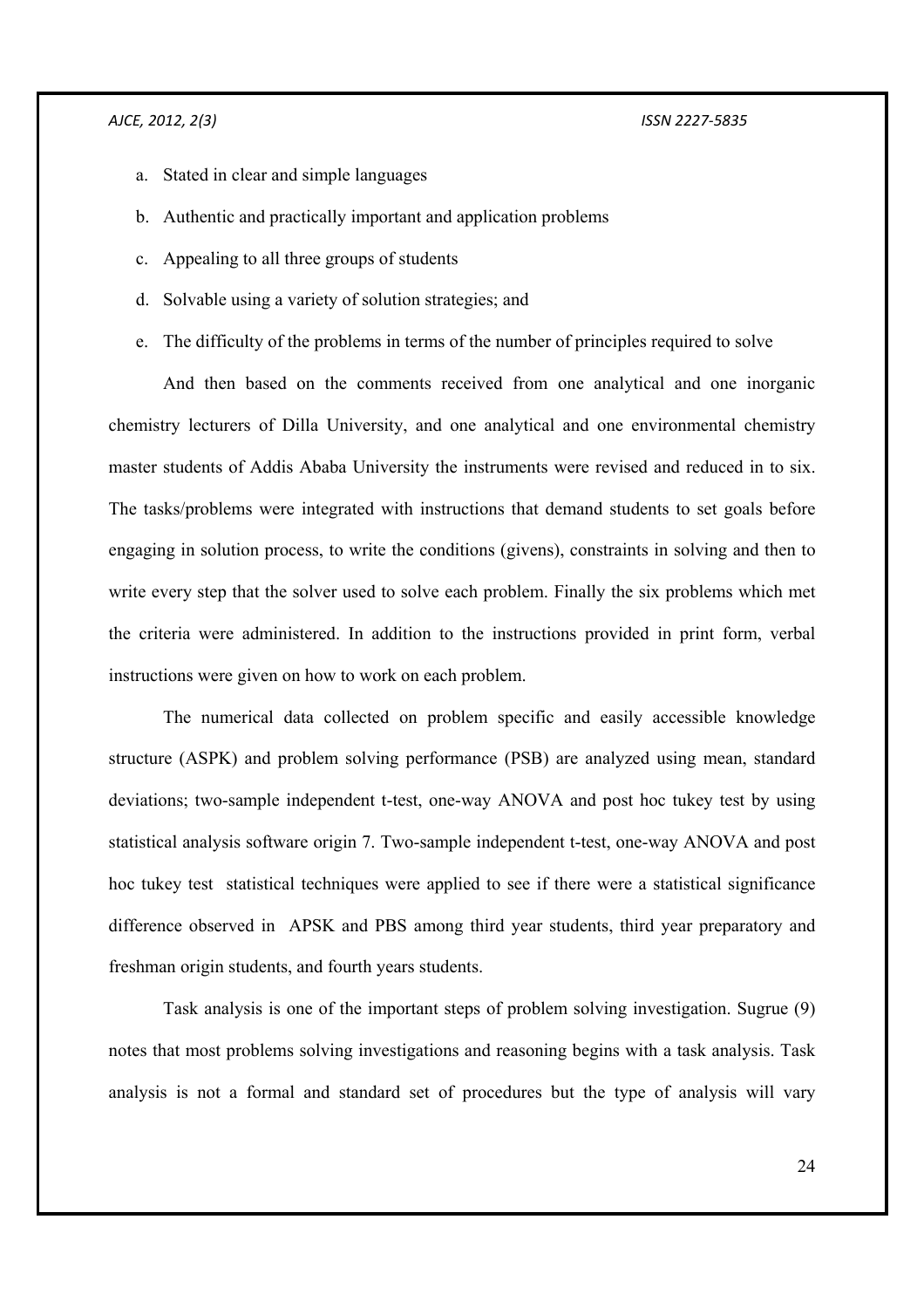depending on the theoretical framework of the researcher as well as the extent and sophistication of the available research and theory. However, outcome of this analysis is an explicit statement of all cognitive activity that occurs from initial presentation and final solution of a problem.

 Therefore, in view of this idea, in order to examine status of cognitive components of problem solving ability: 1) problem solving behavior/performance (PSB), and 2) the accessible problem specific knowledge structure (APSK) of chemistry education students on the task were analyzed using scoring grid (see appendix B). The scoring grid were developed from the literature, such as Sugrue (9). The scoring grid for each problem ranges from 0 to 4. The total score of each student's performance on the task is obtained by adding the scores obtained for each task/problem. Therefore, the total scores of each student's PSB and APSK on the task/problem could range from 0 to 24. Based on the scoring model explanations students were classed into the following three problem solving performance (PSB) categories:

| Category of problem solving behavior | Total score on the task/problem |
|--------------------------------------|---------------------------------|
| Poor problem solvers                 | $[0,6]$                         |
| Moderate problem solvers             | (6,18)                          |
| Successful problem solvers           | (18,24)                         |

 Similarly using the scoring model explanations used students were classed into the following three problem specific and easily accessible chemistry knowledge structure (APSK) categories:

| S. No. | Category of students APSK used for solving the task/problem | Total score on the task/problem |
|--------|-------------------------------------------------------------|---------------------------------|
|        | No APSK or fragmented APSK with specific misconception      | [0,6]                           |
|        | Partial and Fragmented APSK                                 | (6,18)                          |
|        | Active and well integrated APSK                             | (18,24)                         |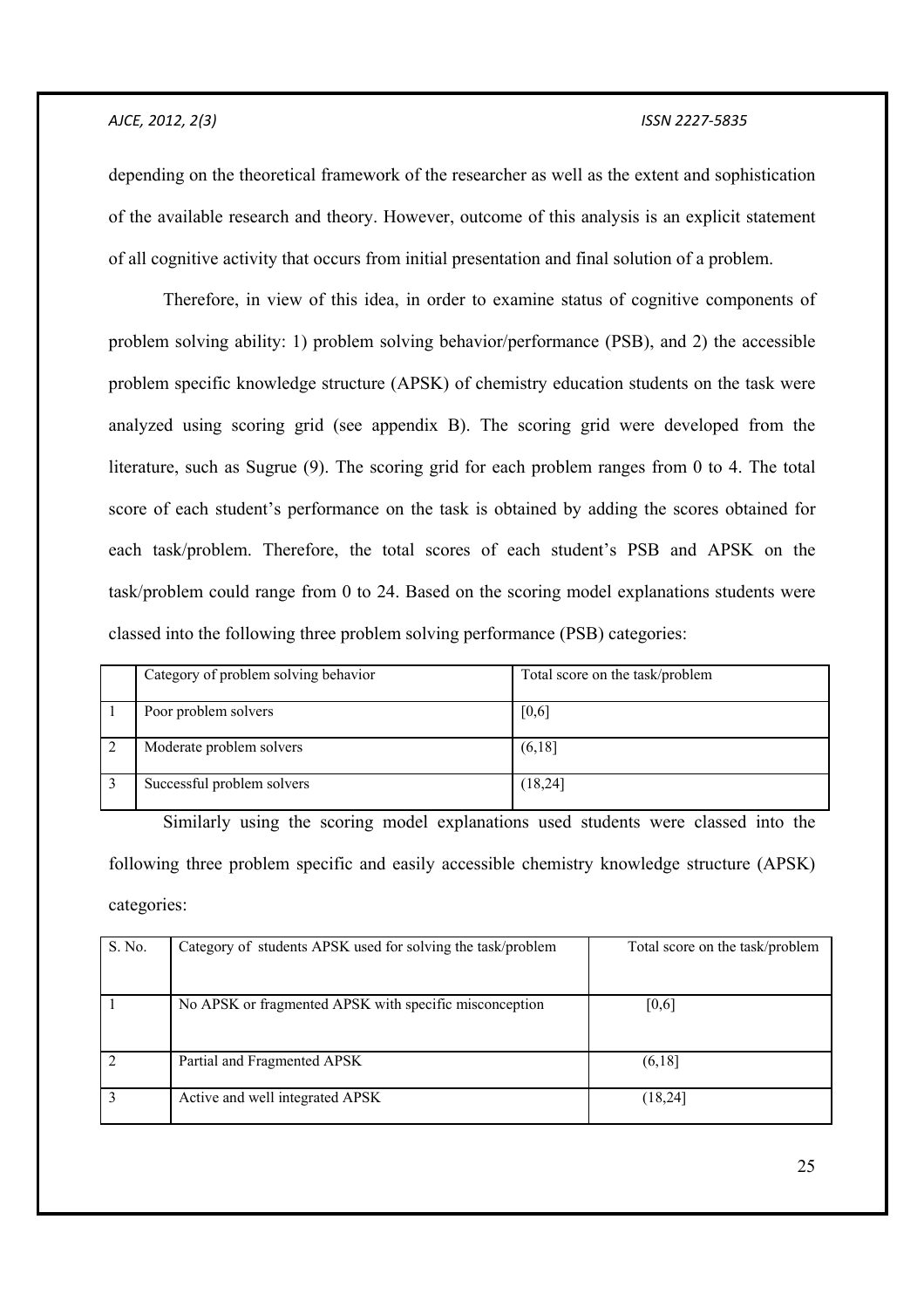### **RESULTS AND DISCUSSIONS**

### **Demographic descriptions**

 60 subjects were participated in the study: 57 male and 3 female. Out of these, 40 were third year students (i.e. 20 preparatory and 20 freshman origins) and 20 were fourth year students.

| Sample characteristics   |        |                               | Frequency (N) | Percent $(\% )$ |
|--------------------------|--------|-------------------------------|---------------|-----------------|
| Gender                   | Female |                               | 3             | 5               |
|                          | Male   |                               | 57            | 95              |
| Year level and origin    | a.     | Third year freshman origin    | 20            | 43              |
|                          | b.     | Third year preparatory origin | 20            | 56              |
|                          | c.     | Fourth year freshman origin   | 20            | 48              |
| Tasks are from chemistry | a.     | Yes                           | 57            | 95              |
| topics we have learned   | b.     | No                            | 3             | 5               |
| already                  |        |                               |               |                 |

Table 1: Demographic data

 As it can be seen from table 1, 3 of the 57 participants responded that the tasks were not from topics they were being taught. This implied that the knowledge component of problem solving can be suffered for only few groups of students.

*1. Does the curriculum reform that shift an introductory university course from university into preparatory schools have an impact on chemistry education students' problem solving performance in chemistry*?

Null hypothesis  $(H_0)$ : There is no statistically significantly different problem solving performance in chemistry among third year freshman origin, preparatory origin and fourth year freshman origin chemistry education students. H<sub>0</sub>:  $\mu_1 = \mu_2 = \mu_3$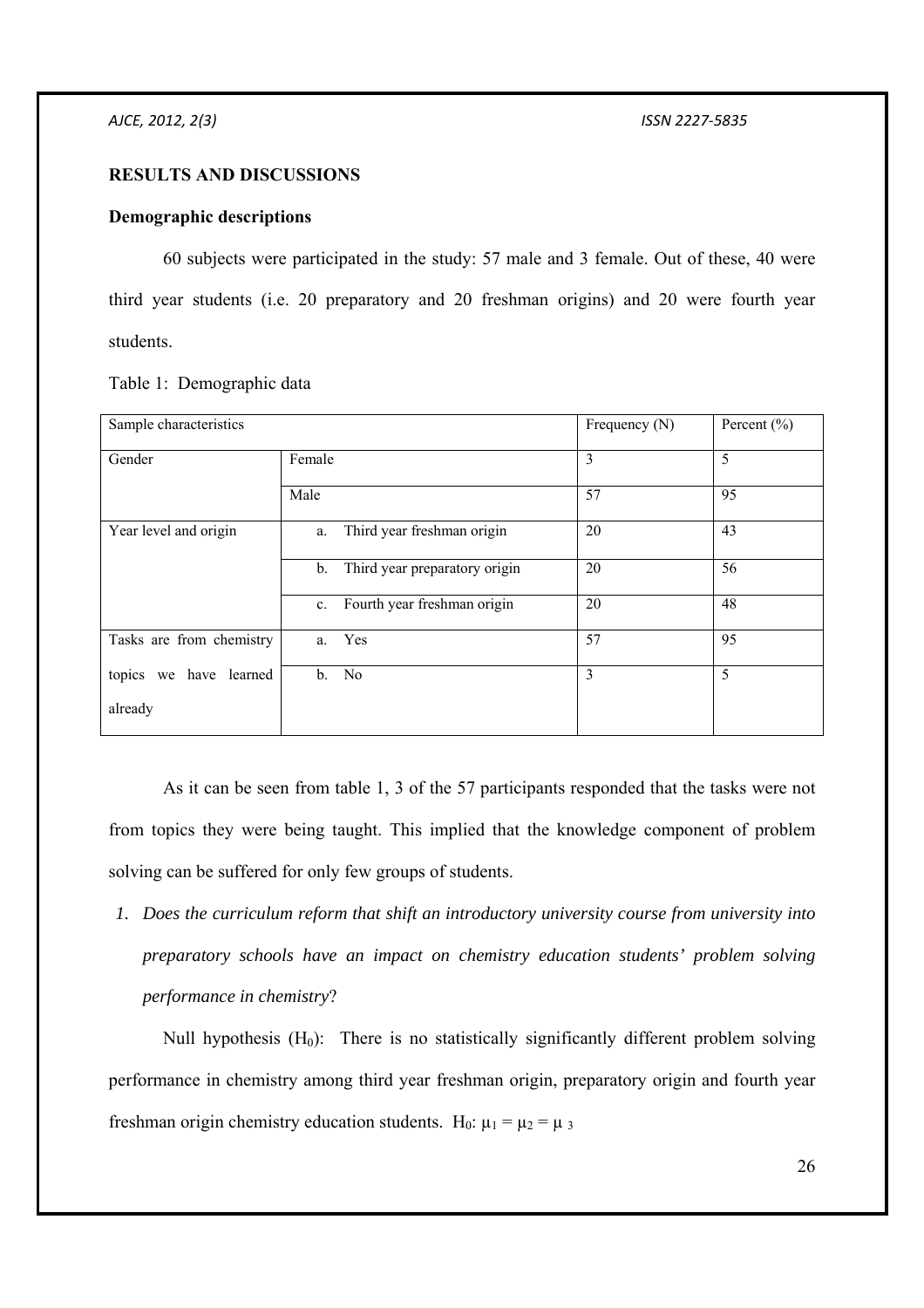Alternative hypothesis (H1): There is statistically significantly different problem solving performance in chemistry among third year freshman origin, preparatory origin and fourth year freshman origin chemistry education students.

H1:  $\mu$ 1  $\neq \mu$ 2  $\neq \mu$ 3, or  $\mu$ 1  $\neq \mu$ 3, or  $\mu$ 1  $\neq \mu$ 2, or  $\mu$ 2  $\neq \mu$ 3.

A one-way ANOVA comparison test on  $\mu_1$ ,  $\mu_2$ , and  $\mu_3$  shows that the population means were significantly different from the test difference (0),  $F(2,57)=13.36$ ,  $p=4.57$ , at  $\alpha=0.05$  level. This result indicates that students' origin has a significant effect on problem solving performance. The mean values for problem solving performance of fourth year freshman origin (M3), third year freshman origin (M2), and third year preparatory origin students (M1) indicate that the problem solving performance is higher for freshman origin students than for preparatory origin students  $(M_3 = 12.07 \text{ SD}_3 = 4.05; M_2 = 12.79, SD_2 = 4.19; M_1 = 5.36, SD_1 = 3.07$ .

 In order to locate the significantly different population means, a post hoc multiple comparison, Tukey test was applied.

| Students origin and year<br>level                    | Mean(M) | Difference<br>between means | Simultaneous<br>intervals | confidence  | Significant<br>at<br>$\alpha$ =0.05 level |
|------------------------------------------------------|---------|-----------------------------|---------------------------|-------------|-------------------------------------------|
|                                                      |         |                             | Lower level               | Upper level |                                           |
| $4th$ year<br>3 <sup>rd</sup><br>preparatory<br>year | 12.07   |                             |                           |             |                                           |
| origin<br>$3rd$ year freshman origin                 | 5.36    | 6.71                        | 2.91                      | 10.51       | Yes                                       |
|                                                      | 12.79   | 0.714                       | 4.28                      | 2.85        | N <sub>0</sub>                            |
| 3 <sup>rd</sup><br>preparatory<br>year<br>origin     | 5.36    |                             |                           |             |                                           |
| $3rd$ year freshman origin                           | 12.79   | $-7.42$                     | 11.22                     | $-3.62$     | Yes                                       |

|  | Table 2: Results of means comparison using Tukey at test $\alpha$ =0.05 level |  |  |
|--|-------------------------------------------------------------------------------|--|--|
|  |                                                                               |  |  |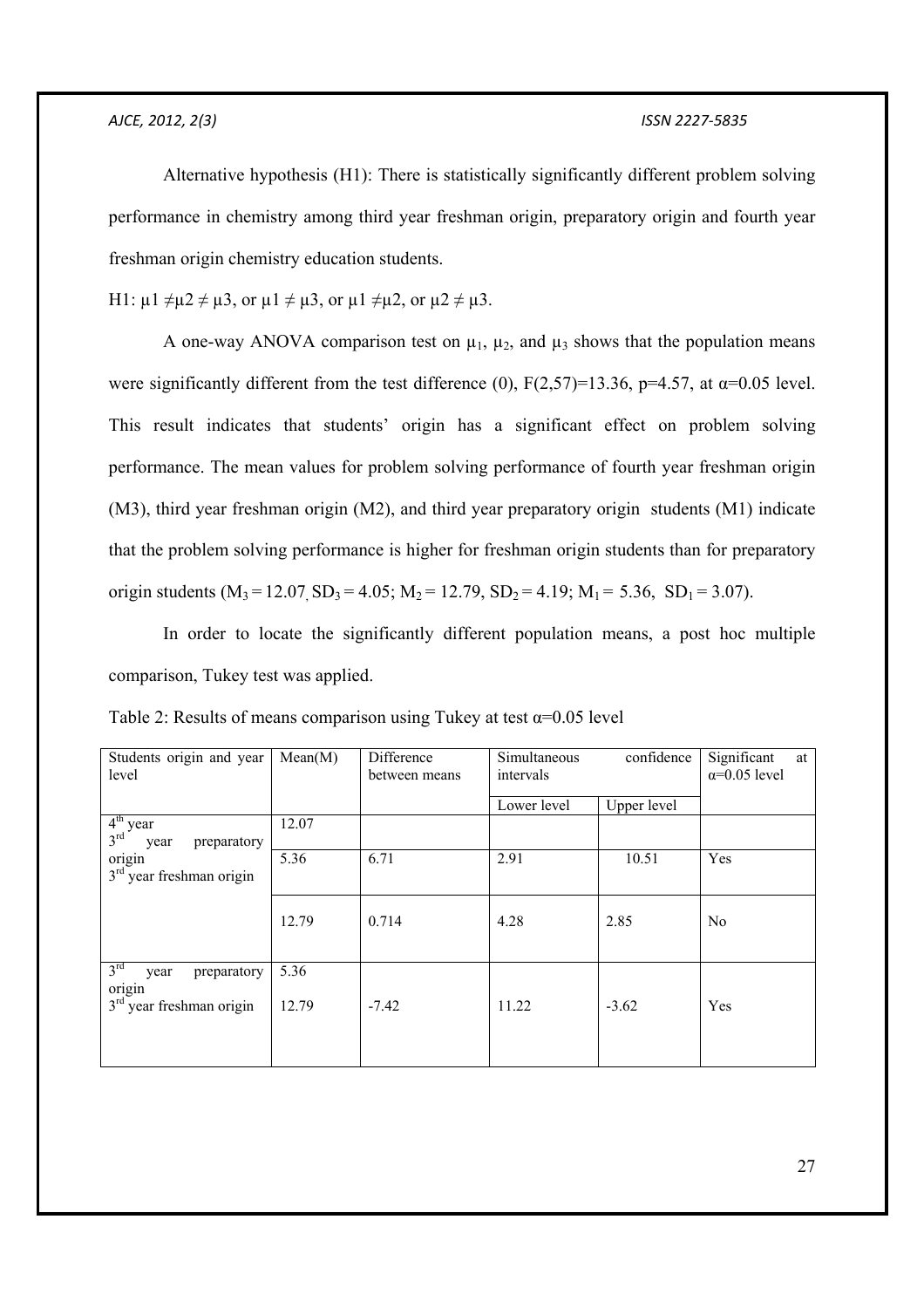As it can be seen from table 2, the means comparison using Tukey test at  $\alpha$ =0.05 level showed that there was a significant difference between the population means of third year preparatory origin  $(\mu_1)$  and mean of third year freshman origin  $(\mu_2)$ ; the mean of third year preparatory origin ( $\mu_1$ ) and mean ( $\mu_3$ ) of fourth year freshman origin students. In short  $\mu_1 \neq \mu_2$ and  $\mu_1 \neq \mu_3$  are significantly different at  $\alpha$ =0.05. However, there was not statistically significant difference between mean of third year freshman origin students  $(u_2)$  and mean of fourth year freshman origin students ( $\mu_3$ ), at  $\alpha$ =0.05. The result indicates that both freshman origin students' (i.e. fourth year and third year) problem solving performance is significantly different from preparatory origin students' problem solving performance. But third year freshman and fourth freshman year students' problem solving performances do not differ significantly. This result shows the possibility that the overall difference in problem solving performance in chemistry is because of students' origin (i.e. due to the shift of university introductory courses in the old curriculum in to preparatory school levels in the new curriculum).

# *2. Do students year level has an impact on chemistry education students' problem solving performance in chemistry?*

Null hypothesis  $(H_0)$ : There is no statistically significantly different problem solving performance in chemistry among third year and fourth year freshman chemistry education students. H<sub>0</sub>:  $\mu_4 = \mu_3$ 

Alternative hypothesis  $(H_1)$ : There is statistically significantly different problem solving performance in chemistry among third year and fourth year freshman chemistry education students. H<sub>0</sub>:  $\mu_4 \neq \mu_3$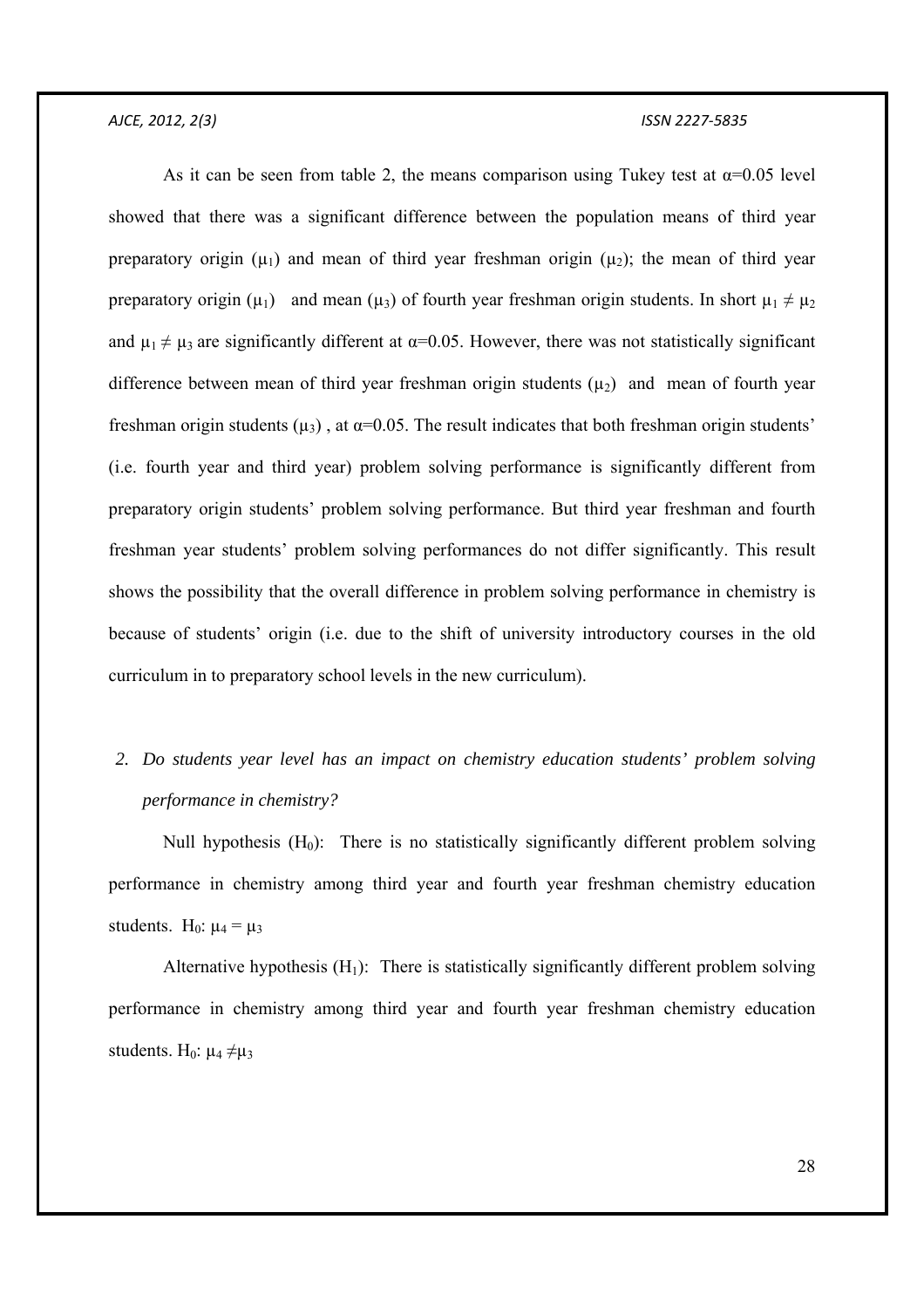An independent two sample t-test at  $\alpha$ =0.05 was used to determine if there would be any

significant difference between problem solving means of third and fourth year students.

Table 3: Two sample independent t-test on problem solving means of third and fourth year chemistry education students  $(\alpha=0.05)$ 

| Year level      | N  | Mean(M) | Standard<br>deviation | Standard      |      | p-value |
|-----------------|----|---------|-----------------------|---------------|------|---------|
|                 |    |         | (SD)                  | error<br>(SE) |      |         |
|                 |    |         |                       |               |      |         |
| Fourth year     | 20 | 12.07   | 4.05                  | 1.08          |      |         |
| Third year      | 40 | 9.52    | 5.25                  | 1.05          | 1.57 | 0.125   |
|                 |    |         |                       |               |      |         |
|                 |    |         |                       |               |      |         |
| Mean difference |    | 2.55    |                       |               |      |         |

As it can be seen from table 3, the sample mean  $(M_3)$  and standard deviation  $(SD_3)$  of problems solving score of fourth year students was  $M_3$ = 12.07,  $SD_3$  = 4.05 and mean (M<sub>4</sub>) and standard deviation (SD<sub>4</sub>) of third year students was  $M_4 = 9.52$ , SD<sub>4</sub>= 5.25.

 A two sample independent t-test shows that there is not statistically significant difference between the population means of fourth year and third year students from the test difference,  $(\mu_4 - \mu_3 = 0)$ , (t(58) =1.57, p=0.125). This result indicates that year level has not a significantly effect on students' problem solving performance. Studies show that basic problem specific domain knowledge determines successful problem solving (7, 10, 12). However, this implies that year level in both old and new curriculum is less likely to improve students' problem specific domain knowledge structure.

*3. Does the curriculum reform that shifted an introductory university courses, from university to preparatory schools has an impact on chemistry education students' problem specific and easily accessible knowledge structure?* 

Null hypothesis  $(H_0)$ : There is no statistically significance difference in problem specific and easily accessible knowledge structure among third year preparatory origin, third year freshman origin and fourth year freshman origin chemistry education students. H<sub>0</sub>:  $\mu_1 = \mu_2 = \mu_3$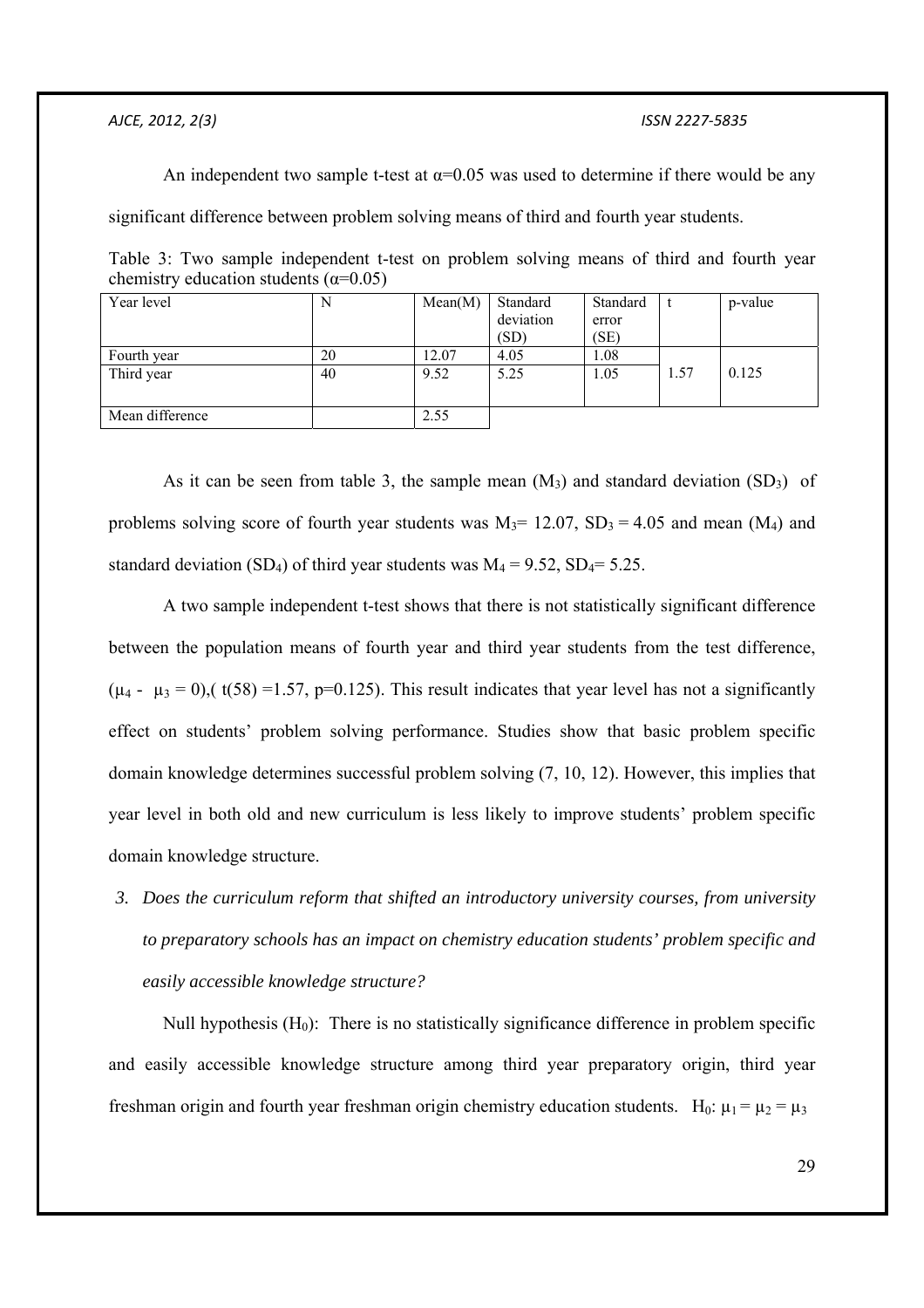Alternative hypothesis  $(H_1)$ : There is statistically significance difference in problem specific and easily accessible knowledge structure among third year preparatory origin, third year freshman origin and fourth year freshman origin chemistry education students. H<sub>1</sub>:  $\mu_1 \neq \mu_2 \neq$  $\mu_3$ , or  $\mu_1 \neq \mu_3$ , or  $\mu_1 \neq \mu_2$ , or  $\mu_2 \neq \mu_3$ .

A one-way ANOVA comparison test on  $\mu_1$ ,  $\mu_2$ , and  $\mu_3$  shows that the population means were significantly different than the test difference (0),  $F(2,57)=11.64$ ,  $p=1.26$ , at  $\alpha=0.05$  level. This result indicates that students' origin has a significant effect on accessible and problem specific knowledge structure of students. The means value for accessible and problem specific knowledge structure of fourth year freshman origin  $(M_3)$ , third year freshman origin  $(M_2)$ , and third year preparatory origin students  $(M_1)$  indicates that the accessible and problem specific knowledge structure is higher for freshman origin students than for preparatory origin students  $(M_3 = 15.79, SD_3 = 4.35; M_2 = 16.12, SD_2 = 2.49; M_1 = 10.45, SD_1 = 2.25).$ 

 To determine/locate statistically significant different means of the population parameters Tukey test was applied at  $\alpha$ =0.05.

|  | Table 4: Third year preparatory origin, third year freshman origin, and fourth year students                                          |  |  |  |  |  |
|--|---------------------------------------------------------------------------------------------------------------------------------------|--|--|--|--|--|
|  | usable and problem specific knowledge structure mean comparisons, $(\alpha=0.05)$                                                     |  |  |  |  |  |
|  | $\alpha$ is a state of the $\alpha$ in $\alpha$ in $\alpha$ in $\alpha$ is the state of $\alpha$ in $\alpha$ is the state of $\alpha$ |  |  |  |  |  |

| Students origin and year<br>level                           | Mean $(M)$ | Difference<br>between means | confidence<br>Simultaneous<br>intervals |             | Significant<br>at<br>$\alpha=0.05$ level |
|-------------------------------------------------------------|------------|-----------------------------|-----------------------------------------|-------------|------------------------------------------|
|                                                             |            |                             | Lower level                             | Upper level |                                          |
| $4th$ year<br>$3^{\text{rd}}$                               | 15.79      |                             |                                         |             |                                          |
| preparatory<br>year<br>origin<br>$3rd$ year freshman origin | 10.43      | 5.33                        | 2.14                                    | 8.52        | Yes                                      |
|                                                             | 16.21      | $-0.429$                    | $-3.42$                                 | 2.56        | N <sub>0</sub>                           |
| 3 <sup>rd</sup><br>preparatory<br>year<br>origin            | 10.45      |                             |                                         |             |                                          |
| $3rd$ year freshman origin                                  | 16.21      | $-5.76$                     | $-8.95$                                 | $-2.57$     | Yes                                      |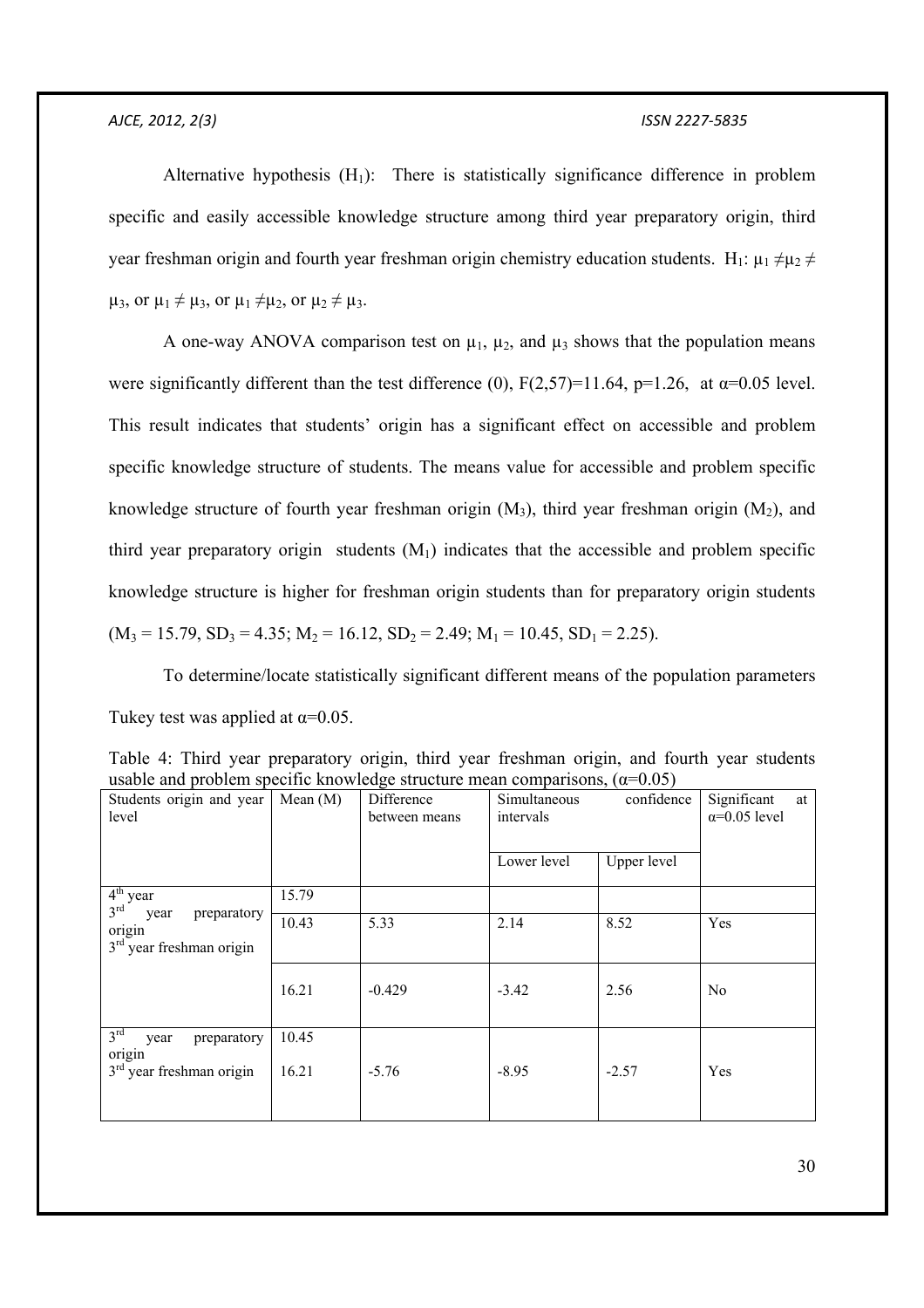As it can be read from table 4, Tukey test indicated that there is a statistically significant difference between the population means of fourth year freshman origin and third year preparatory origin students; third year freshman origin and third year preparatory origin students. In short  $\mu_3 \neq \mu_1$  and  $\mu_2 \neq \mu_1$  are significantly different at  $\alpha = 0.05$ . However, there was not statistically significant difference between the means of fourth year freshman origin students ( $\mu_3$ ) and third year freshman origin students ( $\mu_2$ ), at  $\alpha$ =0.05.

 This result indicates that both freshman origin students' (i.e. fourth year and third year) problem specific and easily accessible chemistry knowledge structure is significantly different from preparatory origin students' problem specific and easily accessible chemistry knowledge structure. But freshman origin (i.e. third year freshman origin, fourth year freshman origin) students' problem specific and easily accessible chemistry knowledge structure do not differ significantly. This result shows the possibility that the overall significant difference in problem specific and easily accessible chemistry knowledge structure is more probable to be due to students' origin (i.e. the shift of university introductory courses of the old curriculum into preparatory schools of the new curriculum).

*4. Do students year level has an impact on chemistry education students' problem specific and easily accessible knowledge structure?* 

Null hypothesis  $(H_0)$ : There is no statistically significance difference in problem specific and easily accessible knowledge structure between third year and fourth year chemistry education students. H<sub>0</sub>:  $\mu_4 = \mu_3$ 

Alternative hypothesis  $(H_1)$ : There is statistically significance difference in problem specific and easily accessible knowledge structure between third and fourth year chemistry education students. H<sub>0</sub>:  $\mu_4 \neq \mu_3$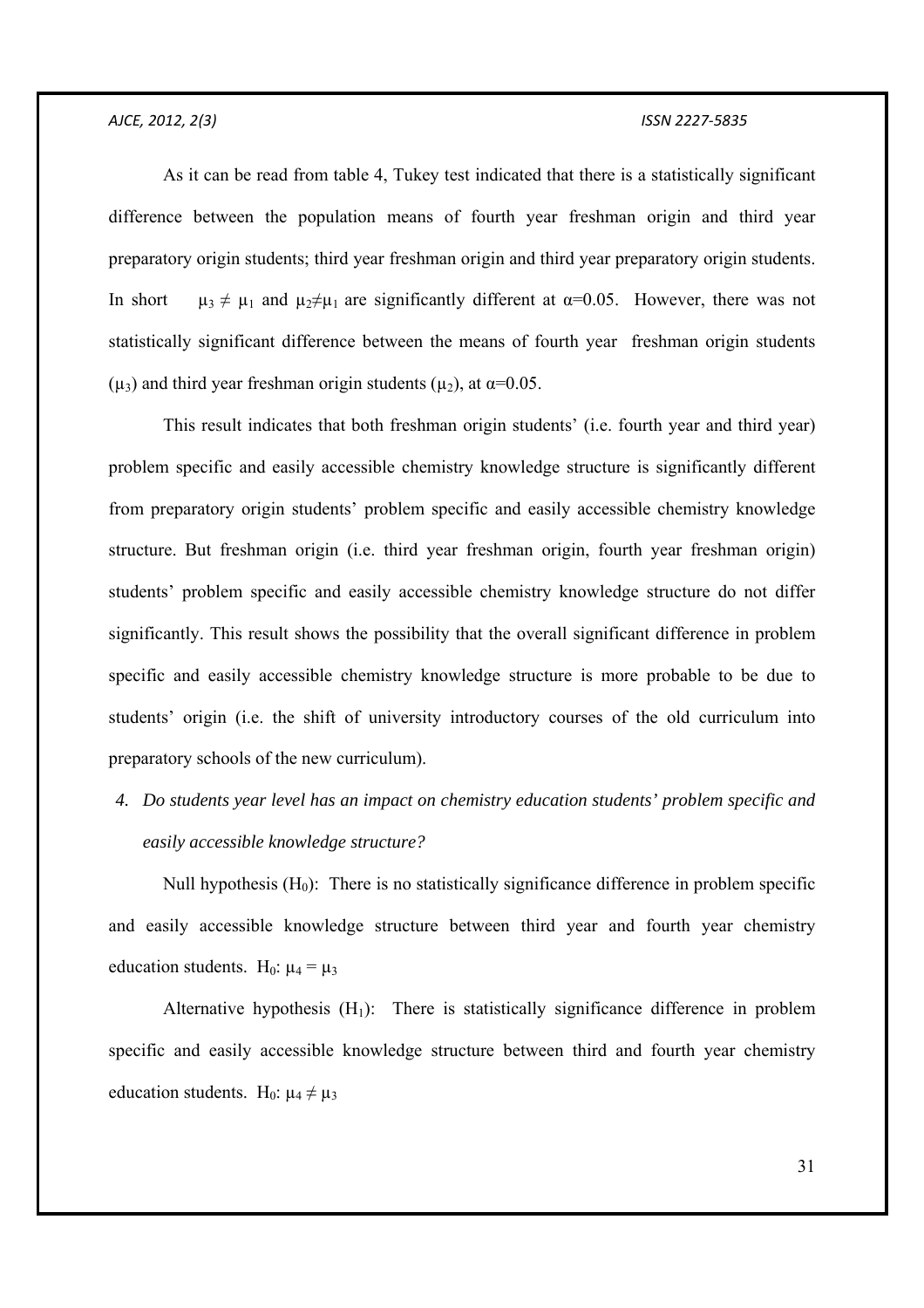An independent two sample t-test at  $\alpha$ =0.05 was used to compare if there would be any statistically significant difference between problem specific and easily accessible knowledge structure means of third and fourth year students.

| $1 \mathbf{H}$  |    |         |           |           |         |         |
|-----------------|----|---------|-----------|-----------|---------|---------|
| Year level      |    | Mean    | <b>SD</b> | <b>SE</b> |         | p-value |
| Third year      | 40 | 13.68   | 3.74      | 0.75      | $-1.59$ | 0.120   |
| Fourth year     | 20 | 15.79   | 4.35      | 1.16      |         |         |
| Mean difference |    | $-2.11$ |           |           |         |         |

Table 5: Two sample independent t-test and summary statistics on fourth and third year students' APSK

As can be seen above, the mean  $(M_3)$  and standard deviation  $(SD_3)$  of problem specific and easily accessible knowledge structure score of fourth students was  $M_3 = 15.79$ ,  $SD_3 = 4.35$ and mean (M<sub>4</sub>) and standard deviation (SD<sub>4</sub>) of third year students was  $M_4 = 13.68$ , SD<sub>4</sub>= 3.74.

 A two sample independent t-test shows that there is not statistically significant difference between the means of fourth and third year students from the test difference ( $\mu_4$  -  $\mu_3$  = 0), t (58) =1.57, p=0.125). This result indicates that year level has no significant effect on students' problem specific and easily accessible chemistry knowledge structure on topics being taught.

### **CONCLUSIONS**

From the current study the researcher concluded that

1. The curriculum reform that moved university courses into preparatory schools has failed to achieve the objective of teacher education that aims to produces successful problem solvers.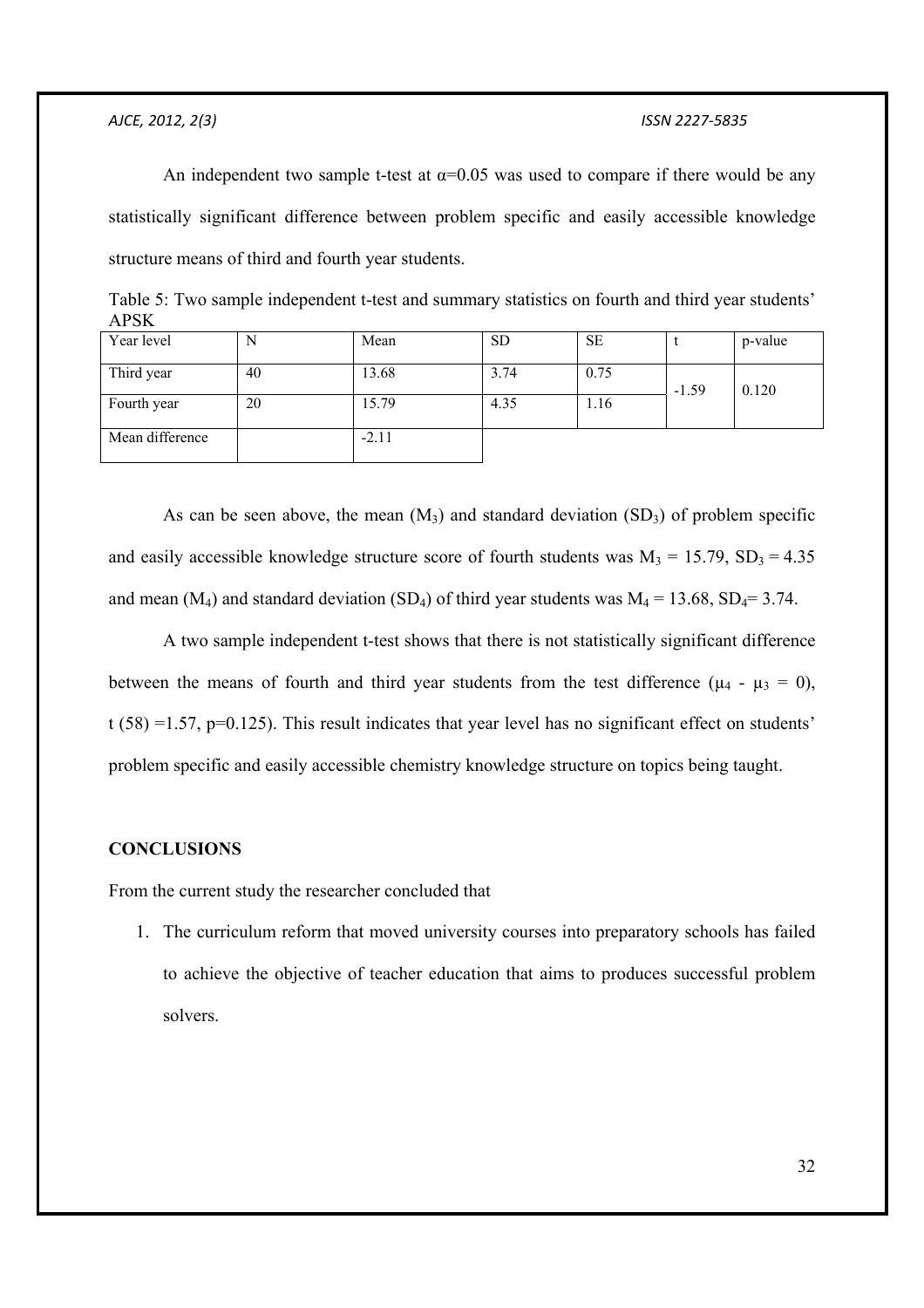- 2. The new curriculum has not been as impactful as the old curriculum that offered introductory courses in the first year university study in developing well integrated problem and domain specific chemical knowledge among chemistry education students.
- 3. The problem solving ability of chemistry education students' is more likely to be affected

by curriculum reform than the number and year level of students attended in the

university.

### **REFERENCES**

- 1. Robert, M.G. (1977). The conditions of learning, 4 Edition (New York: Holt Rinehart and Winston Inc.).
- 2. Krulik, S., and Rudnick, J.A. (1987). Problem solving: A handbook for teachers, 2 ed, Allyn and Bacon, Inc.: 7 Wells Avenue, Newton, Massachusetts.
- 3. Soden, R. (1994). Teaching problem solving in vocational education (London: Roultedge).
- 4. Kalbag, S.S. (1987). Problem solving orientation in education. Journal of Education and Social Change, 127-140.
- 5. Ethiopia, F.D.R.G.o. (1994). Education and training policy **1**ed, St. George priting press: Addis Ababa.
- 6. Ministry Of Education, M. (2003). Teacher education system overhaul handbook (T.E. Programe, ed.): Addis Ababa.
- 7. Kornhouser, A. (1992). Some methods in teaching chemistry: Four studies. In Teaching School Chemistry, Waddington, ed. (New Delhi: Sterling Publishers Private Limited).
- 8. Taylor, K.L., and Dionne, J.-P. (2000). Accessing problem-solving strategy knowledge: The complementary use of concurrent verbal protocols and retrospective debriefing. Journal of Educational Psychology *92*, 413-425.
- 9. Sugrue, B. (1994). Specifications for the design of problem-solving assessments in science, Center for Research on Evaluation, Standards, and Student Testing, Los Angeles.
- 10. Taconis, M.G.M., Ferguson-Hessler, H., and Broekkamp (2001). Teaching science problem solving: An overview of experimental work. Journal of Research in Science Teaching *38*, 442-468.
- 11. Sodon, R. (1994). Teaching problem solving in vocational education (London: Roultedge).
- 12. Borich, G.D., McCormick, C., Tombari, M.L., and Pressley, M. (1997). Educational psychology: learning, instruction, assessment (New York, NY, England: Longman Publishing/Addison Wesley L. ).
- 13. Gabel, D., and Bunce, D. (1994). Research on problem solving: Chemistry. In Handbook of Research on Science Teaching and Learning, D. Gabel, ed. (New York: Simon and Schuster Macmillan).
- 14. Kirkley, J. (2003). Principles for teaching problem solving, Indiana University, PLATO learning, Inc.
- 15. Leithwood, K.A., Steinback, R., and Raum, T. (1993). Supper intendents' group problem solving process. Educational Administration Quartely *29*, 364-391.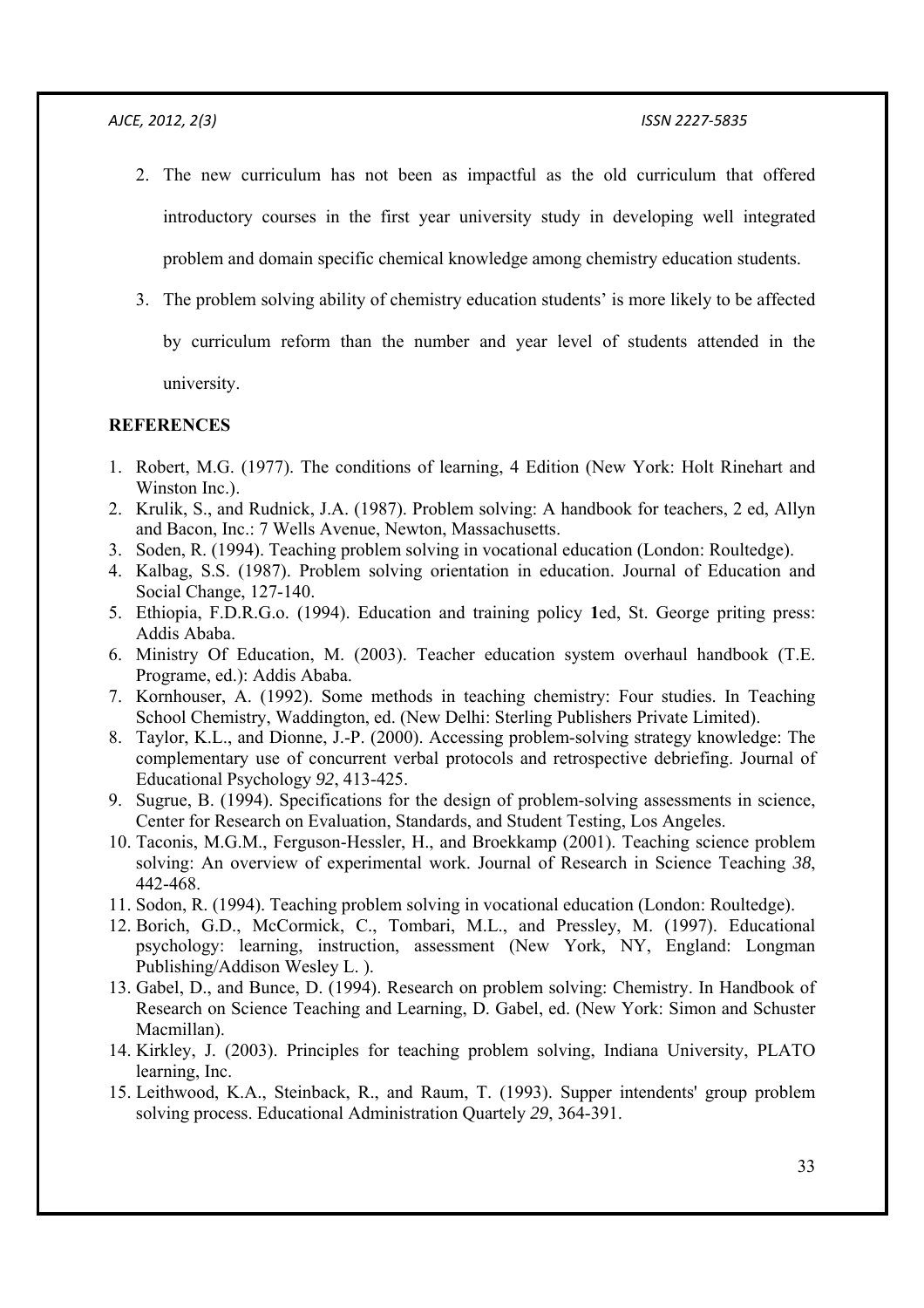### **APPENDICES**

### **I. Task from some selected content areas of chemistry**

Instruction: dear student there are six chemistry problems designed for you. Please attempt each of the problems. The problem(s) might have come across you in your everyday life. While you are attempting to solve each of the problems, do not use separate paper, please. Before you are going to engage in solving the problems, please restate each of them what it asks you in your own words. Your answer will remain strictly confidential and WILL NOT affect your grade.

- 1. If a reaction that is exothermic can be controlled catalytically, then by regulating the amount of the catalyst available perhaps the rate of release of heat from the reaction can be regulated. How? Justify your answer.
- 2. Assume you are living in a rural area where there is no electricity and refrigerator, but you want to supply a coca cola below the surrounding temperature. How can you cool this soft drink? Suggest methods and explains every of your steps.
- 3. Rain water in Norway and German tastes sour. What do you think the reason? What possible solution that doesn't harm their economy would you suggest to reduce the problem?
- 4. The salinity of a solution is defined as the grams of total salt per kilogram of solution. An agricultural chemist uses a solution whose salinity is 36.0 g/kg to test the irrigating farm land with high salinity river water. The two solutes are NaCl and Mg<sub>2</sub>SO<sub>4</sub>, and there are twice as many moles of NaCl as  $Mg_2SO_4$ . What masses of NaCl and  $Mg_2SO_4$  are contained in 1.00 kg of the solution?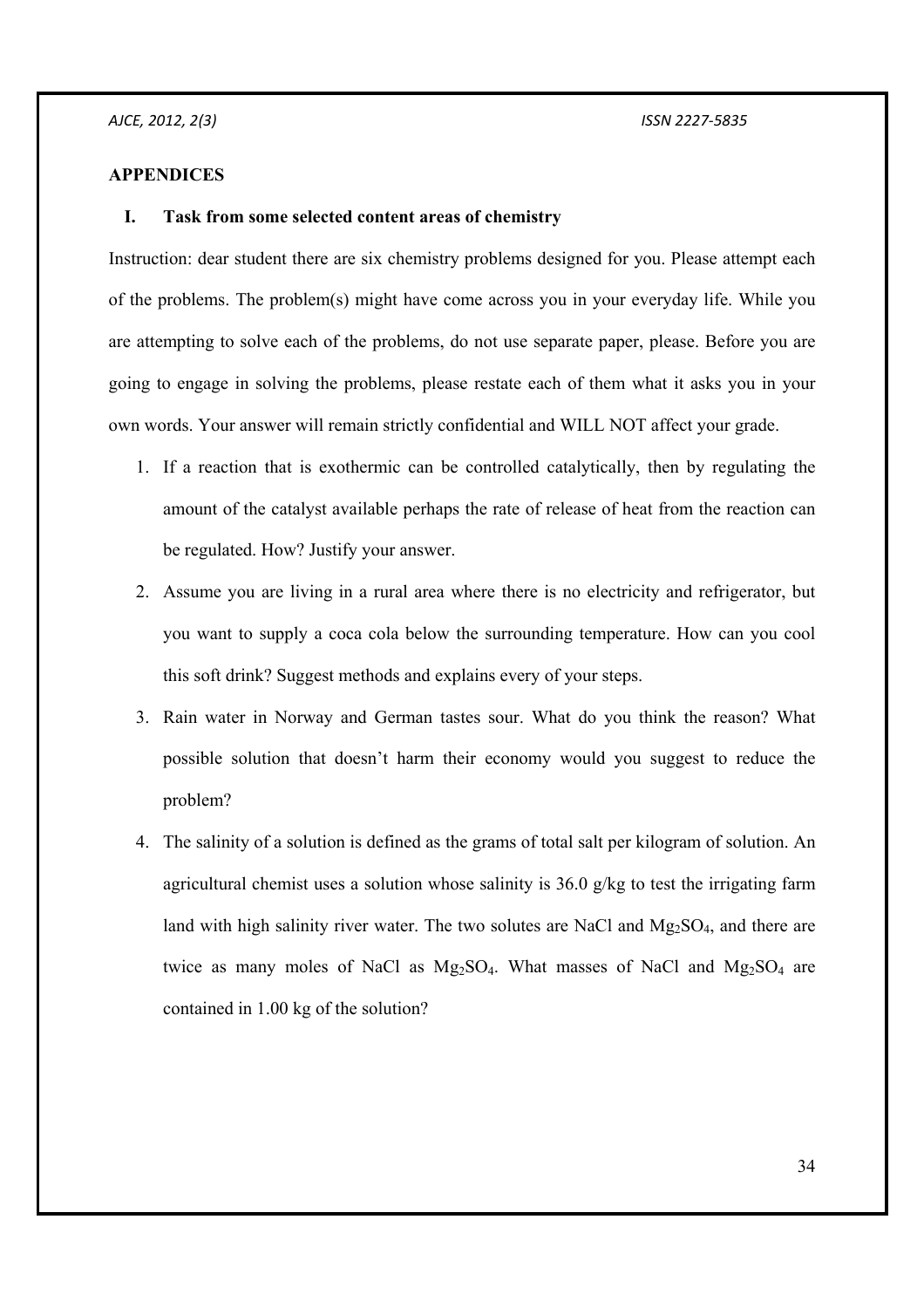- 5. Suppose you are in need of AgCl, but only crystals of AgNO3 and NaCl are available in your chemical store. How would you obtain AgCl? Propose ways with detail explanations.
- 6. Suppose, while you are cooking food with high nutritive value which can only boil at high temperature, water would bubbled and finished up before the food is well cooked. What could be the possible reason? Propose your possible procedure to cook it sufficiently.

| weight   | criteria                                                                             | attributes                                                                                                                                                                                                              |
|----------|--------------------------------------------------------------------------------------|-------------------------------------------------------------------------------------------------------------------------------------------------------------------------------------------------------------------------|
| $\Omega$ | No correct solution                                                                  | Blank space, I don't know,<br>Incorrect understanding of the problem with in correct solution,<br>determine the goal state constraints to reach to the solution                                                         |
|          | Partially correct with<br>some mistakes                                              | Correct understanding (mental representation of the problem with<br>incorrect solution)                                                                                                                                 |
|          | Partially<br>correct<br>solution                                                     | Correct understanding of the problem and solving some components of<br>the problem, such as using logical methods, appropriately applying the<br>concepts and principles.                                               |
| 3        | Correctly solving the<br>problem<br>but<br>with<br>incomplete<br>correct<br>solution | Correct understanding of the problem,<br>Using logical methods of attacking the problem,<br>Applying the relevant knowledge structure and algorism to the problem<br>but not completed.                                 |
| 4        | Successfully<br>solving<br>the problem                                               | Correct understanding of the problem,<br>using correct and logical methods of attacking the problem<br>using relevant knowledge structure and algorithms to the problem,<br>giving the ultimate solution of the problem |

**II. Scoring grid for problem solving performance (task analysis)**